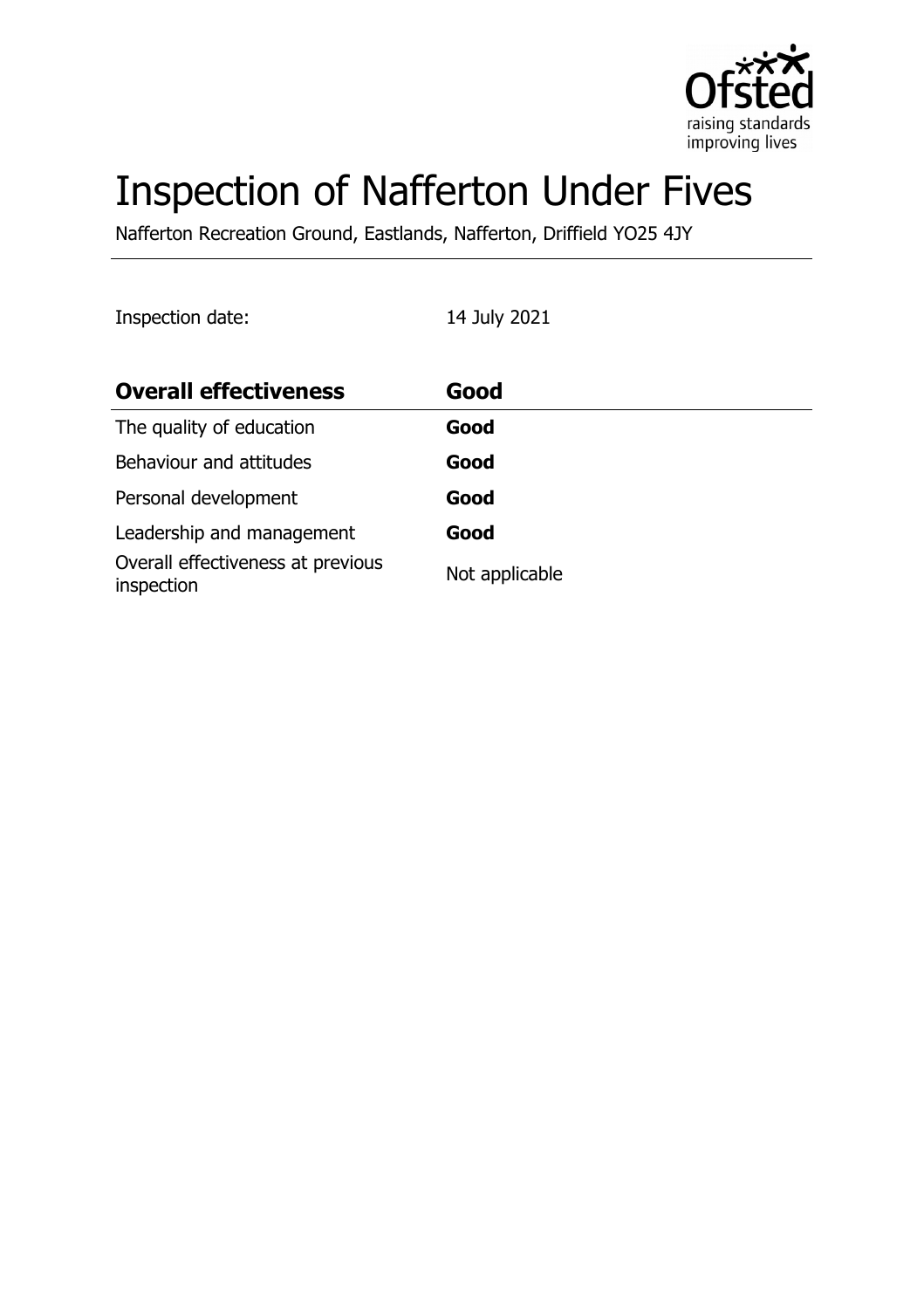

# **What is it like to attend this early years setting?**

#### **The provision is good**

Children enjoy their time in a warm and welcoming environment. They form strong attachments with staff, who are nurturing and loving. Children enthusiastically greet their friends and enter into lively and cooperative play. They are extremely well behaved, playing well together and taking turns as they play memory games. Children know the routine of the day. They respond well to staff instruction and demonstrate good listening skills. They patiently wait in line to wash their hands ready for lunch.

Children choose what they would like to do from a wide selection of carefully chosen resources and well-thought-out activities. Staff know what they want children to learn and provide a wide range of opportunities to ignite children's thirst for learning. They place a strong emphasis on creative play and developing children's imagination.

Staff recognise how children enjoy outdoor play and ensure they implement the curriculum fully in the outdoor area. Children learn about nature as they grow sunflowers and vegetables. They spontaneously water the flowers as they engage in outdoor play. Children know that flowers need sunshine and water.

Due to the COVID-19 (coronavirus) pandemic, the setting introduced additional hygiene arrangements to keep children safe. Parents do not currently come into the nursery. Staff give extra support to children who need more help to settle. They recognise when children need reassurance.

## **What does the early years setting do well and what does it need to do better?**

- $\blacksquare$  Staff implement the well-thought-out curriculum successfully. They know what children's starting points are and accurately use assessment information to identify the next steps in their learning. Children are confident learners and enjoy familiar activities. Staff have a clear intent for what they want children to learn. They take account of children's interests. For example, children explore the sensory feeling of the sand while hiding and finding their dinosaurs. Staff extend this learning as children use chalk to draw dinosaur pictures on the floor, before comparing them in a book.
- The manager reports that due to COVID-19, children's progress in communication and language and relationship building has been affected. As a result, staff are working hard to bring children back to expected levels. For example, staff offer children many opportunities to describe the animals they come into contact with. Children talk about their horses and how they are having to remain in a stable, due to illness. This focused intervention means children continue to make good progress.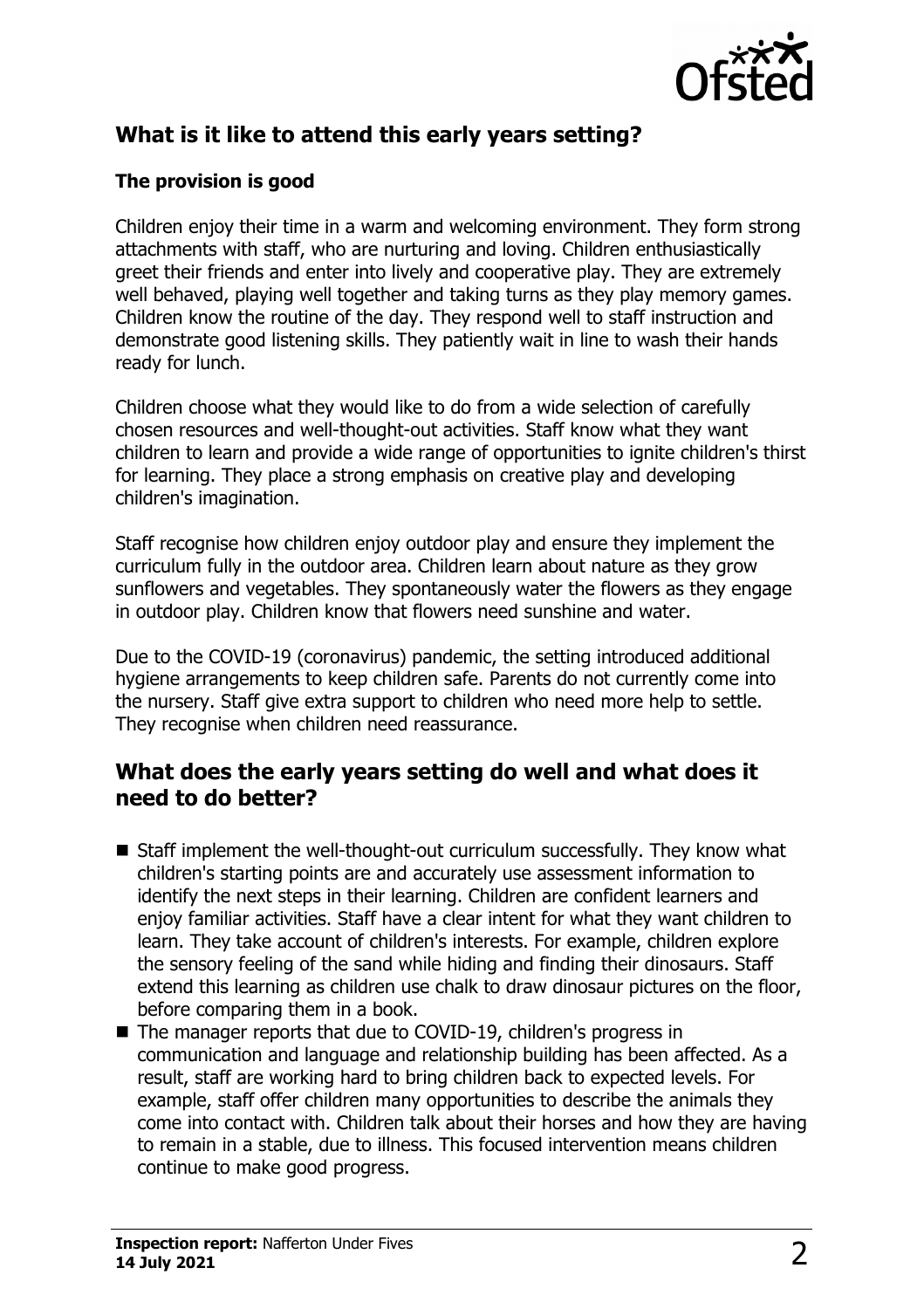

- $\blacksquare$  Staff recognise when children need additional support. They work with parents to ensure further advice is sought and provide activities to support children's speech and language, while waiting for professional interventions.
- Staff give clear messages to support children's understanding of healthy habits. Children know too much sugar will damage their teeth. They independently wash their hands before eating and after using the toilet. Independence skills are further promoted as children pour their own drinks, recognising they are thirsty after running around.
- Staff receive regular supervision from the manager and report they are well supported. The manager carries out observations of staff teaching practices to identify training needs and secure further improvements in their practice. However, the manager does not fully support staff to make full use of everyday opportunities to extend children's learning. For instance, they do not take advantage of daily routines to build on children's mathematical awareness.
- $\blacksquare$  Staff recognise the sequencing of learning. They know that children need to build on their learning through a series of steps. For example, staff ensure children are able to engage in a range of activities which promote finger exercise and hand-to-eye coordination. This helps prepare children for going to school and gripping pencils.
- **n** Parents are very complimentary about the care and education given to their children. They report that staff are extremely caring, and they can see their children are progressing. However, some parents feel that during COVID-19, they are not sure what their children are doing or the next steps in their learning.
- $\blacksquare$  Staff liaise with other settings to share information and ensure children are progressing to their full potential. Staff adapt transitional arrangements for children going to school. For example, staff ensure those children who have been unable to visit the school have opportunities to talk about school and what to expect. They talk about the new environment and teachers. This helps children to feel excited about the next steps in their learning.

# **Safeguarding**

The arrangements for safeguarding are effective.

The manager and staff have undertaken training to help them identify when children may be at risk of harm. They know the procedures to follow should they have any concerns about a child's welfare. Staff risk assess the premises both inside and outside and take action to ensure any risks are minimised. The premises are secured once children have arrived. The manager ensures safer recruitment practices are followed to check that only suitable people are working with children.

# **What does the setting need to do to improve?**

**To further improve the quality of the early years provision, the provider should:**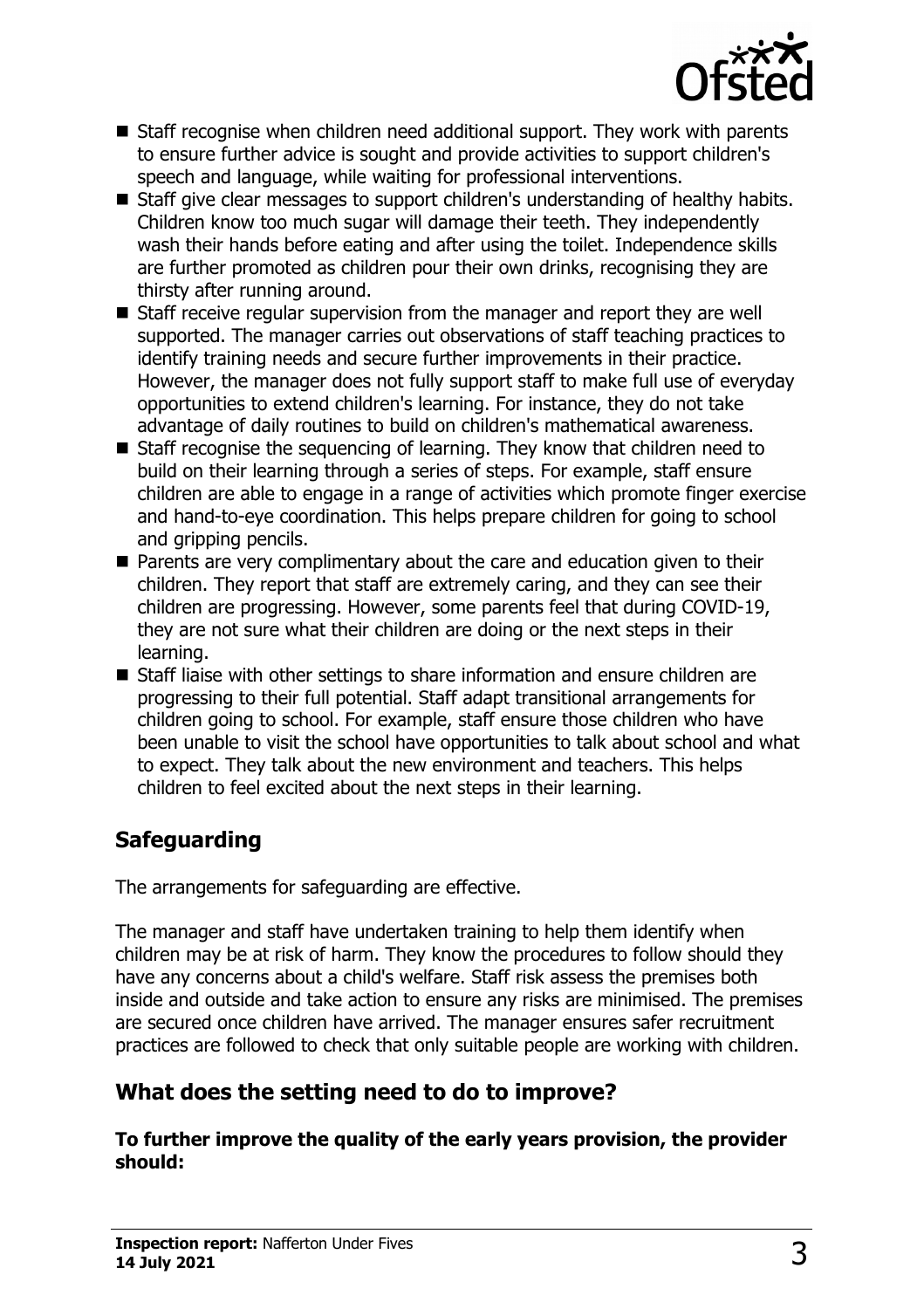

- **n** provide parents with more specific information about their child's next steps and about ways in which they can support their child's learning at home, to help children make even better progress
- help staff to recognise when they can use everyday routines to extend children's learning, especially in mathematics.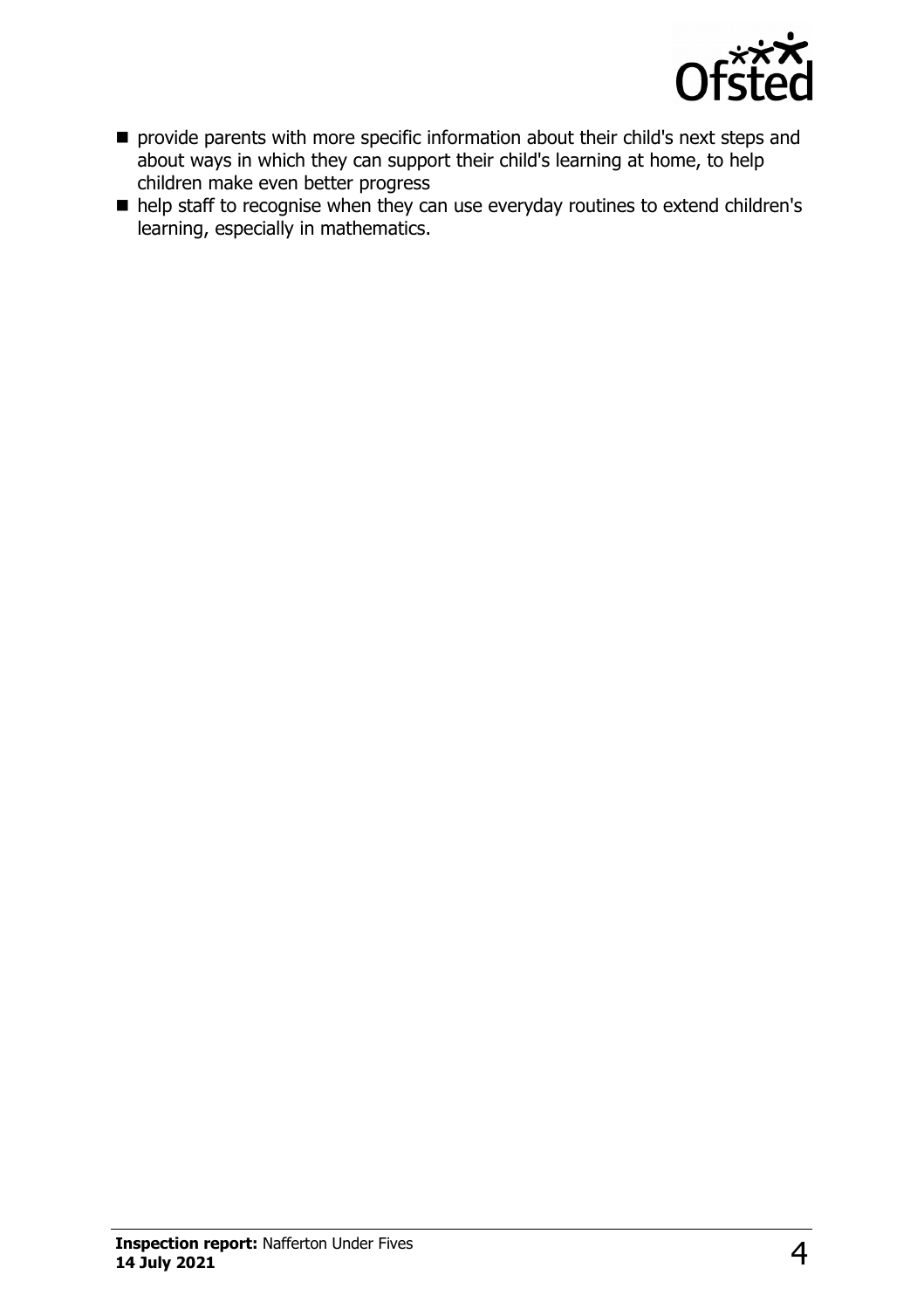

| <b>Setting details</b>                         |                                    |
|------------------------------------------------|------------------------------------|
| Unique reference number                        | EY553946                           |
| Local authority                                | East Riding of Yorkshire           |
| <b>Inspection number</b>                       | 10174484                           |
| <b>Type of provision</b>                       | Childcare on non-domestic premises |
| <b>Registers</b>                               | Early Years Register               |
| Day care type                                  | Full day care                      |
| Age range of children at time of<br>inspection | 2 to $4$                           |
| <b>Total number of places</b>                  | 39                                 |
| Number of children on roll                     | 39                                 |
| Name of registered person                      | Nafferton Under Fives Committee    |
| Registered person unique<br>reference number   | RP519355                           |
| <b>Telephone number</b>                        | 01377 240082                       |
| Date of previous inspection                    | Not applicable                     |

## **Information about this early years setting**

Nafferton Under Fives registered in 2017 and is situated in Nafferton, East Riding of Yorkshire. The setting is open Monday to Friday from 8am until 3pm, extending to 5pm on a Tuesday, during term time only. It receives funding to provide early years education for children aged two, three and four years. The setting employs eight members of childcare staff. Of these, five hold appropriate early years qualifications at level 3, and the manager holds a level 6 qualification.

## **Information about this inspection**

#### **Inspector**

Dawn Woodhouse-Wykes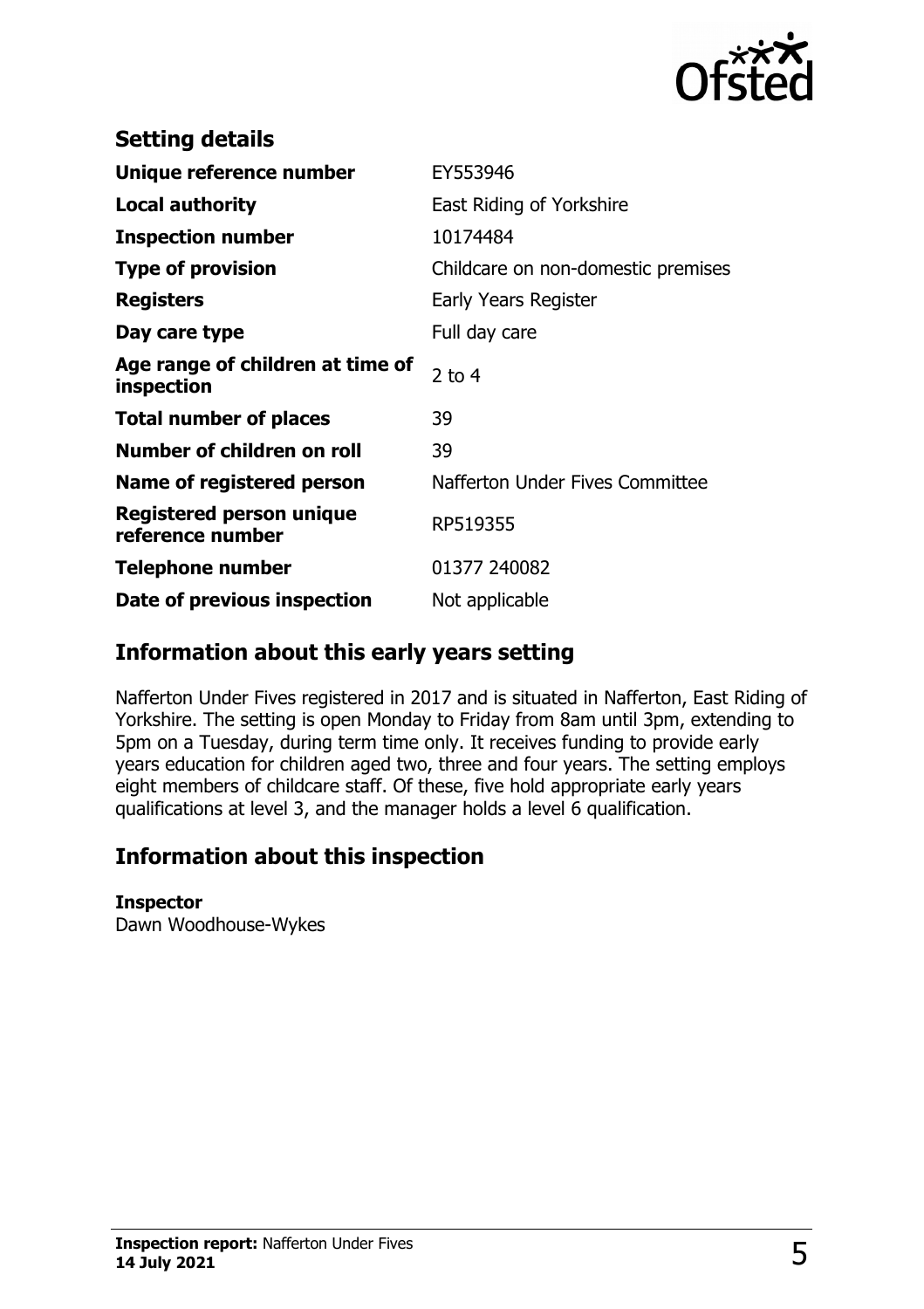

#### **Inspection activities**

- $\blacksquare$  This was the first routine inspection the setting received since the 2020-21 COVID-19 pandemic began. The inspector discussed the impact of the pandemic with the setting and has taken that into account in their evaluation of the setting.
- $\blacksquare$  The inspector completed a learning walk with the manager and area manager. They observed staff's teaching practice during activities indoors and outdoors, and assessed the impact this has on children's learning throughout the day.
- $\blacksquare$  The inspector carried out a joint observation with the manager.
- $\blacksquare$  The inspector took into account the views of parents and spoke to staff, children and parents at appropriate times during the inspection.
- $\blacksquare$  Children spoke to the inspector and told her what they like about the setting.

We carried out this inspection under sections 49 and 50 of the Childcare Act 2006 on the quality and standards of provision that is registered on the Early Years Register. The registered person must ensure that this provision complies with the statutory framework for children's learning, development and care, known as the early years foundation stage.

If you are not happy with the inspection or the report, you can [complain to Ofsted.](http://www.gov.uk/complain-ofsted-report)